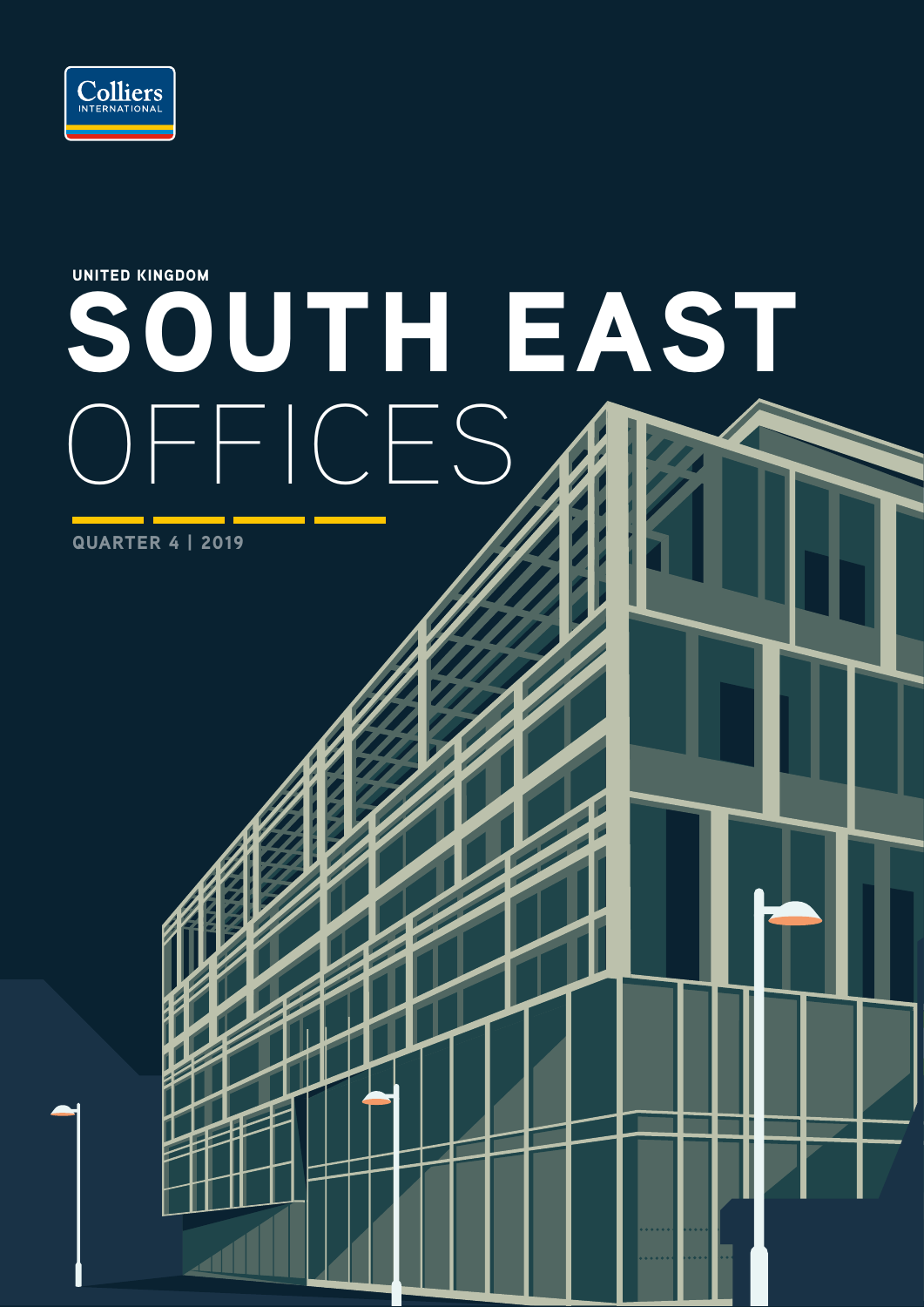

# MARKET HIGHLIGHTS

- South East leasing activity in Q4 2019 was strong, with 592,764 sq ft transacted. Quarterly take-up was 7% up on Q3 2019 levels.
- Take-up levels in 2019 were affected; however, by the uncertain political and economic climate in the UK. Total leasing activity reached c. 2.6 million sq ft, which was 29% lower than 2018 year-end take-up activity.
- The strong General Election result has seen sentiment in the South East office market improve, especially now that the uncertainty around Brexit is more relaxed. Compare this to take-up, at the time of the last General Election, Q3 2017, when quarterly take-up saw a total of 467,456 sq ft transacted, which was one of the weakest third quarters for occupier activity in the South East.
- Occupier demand for larger floorplates in 2019 was more prevalent. Leasing activity for office space from 20,000+ sq ft accounted for 55% of total annual take-up (1.45 million sq ft), equating to 39 out of 152 transactions. In Q4, there were just five deals in this larger sizeband, which accounted for 247,047 sq ft. Take-up in Q4, was dominated by the L'Oreal pre-let at The Gateway, White City for 120,000 sq ft. In addition, Surrey County Council took 56,205 sq ft at Midas House, Woking. These transactions along with Sovereign Housing Association who took 61,000 sq ft in Q1 at the Florence Building, Basingstoke were the three largest lettings of 2019.
- L'Oreal's commitment to White City is not only a strategic decision for the company but further reinforces White City as an established, innovative and thriving office market.
- Leasing activity in the 5,000 20,000 sq ft sizebands accounted for 117 deals out of 152, which underpinned take-up levels this year.
- Disregarding the L'Oreal deal, the Tech & Media sector dominated as the most active sector in Q4, accounting for 116,713 sq ft in nine deals. This sector remained dominant throughout 2019, transacting on 566,038 sq ft. The largest Tech & Media deal, which completed in Q1 was Bottomline Technologies who took 58,000 sq ft at Hive 3, Reading.
- Office take-up across the South East in 2019 was focussed on Grade A. 2019 saw roughly 1.8 million sq ft of Grade A offices transacted, whilst this was down on previous years, Grade A take-up accounted for, on average, 71% of take-up between 2017 and 2019. In Q4, 68% of total take-up was for Grade A office space.
- Supply levels in the South East continue to be eroded as vacancy levels are now at just 7.8% down from 11.2% in 2015.
- During 2019 there have been a number of newly built and refurbished developments that were released to the market including; Space, Woking (86,852 sq ft), 40 Clarendon Road, Watford (49,393 sq ft) and The Lantern, Maidenhead (20,000 sq ft). In terms of new build for 2020, the pipeline is very constrained, although JP Morgan's Building 5, Foundation Park, Maidenhead (68,425 sq ft) is due to complete by March 2020 making it the only new building out-of-town.
- Prime rents remain strong and mostly unchanged across the South East.
- We expect to see sentiment in the South East office market grow in confidence during 2020 as Grade A vacancy continues to fall.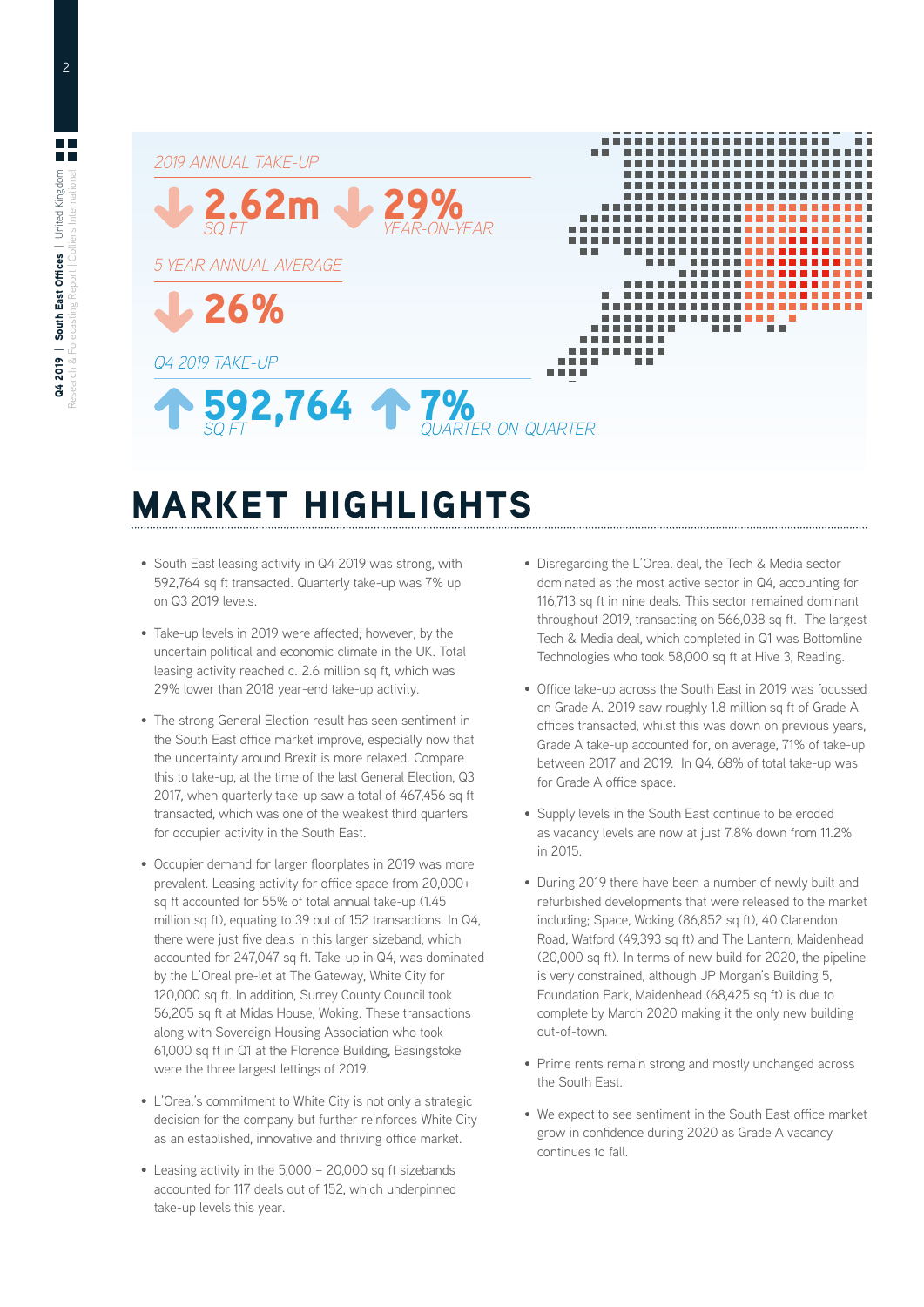

**North M25** 4.9% **NW London** 2.8% **SW London** 4.2%

### *FIGURE 1:* SOUTH EAST OFFICES QUARTERLY TAKE-UP BY YEAR



### *FIGURE 2:* SOUTH EAST TAKE-UP BY SIZE BAND AND DEALS



*FIGURE 4:* SOUTH EAST GRADED TAKE-UP (2017-2019)

### *FIGURE 3:* Q4 2019 % TAKE-UP BY BUSINESS TYPE



### *FIGURE 5:* SOUTH EAST OFFICE TOTAL VACANCY



**1.6 1.4 1.2 1.0 0.8 0.6 0.4 0.2**

**<sup>0</sup> Q1 2017 Q2 2017**

**Q3 2017 Q4 2017 Q1 2018 Q2 2018**

Grade A Grade B/C - Grade A average

**Q3 2018 Q4 2018**

Source: Colliers International

**Q1 2019 Q2 2019 Q3 2019 Q4 2019**

Source: Colliers International

3

| United Kingdom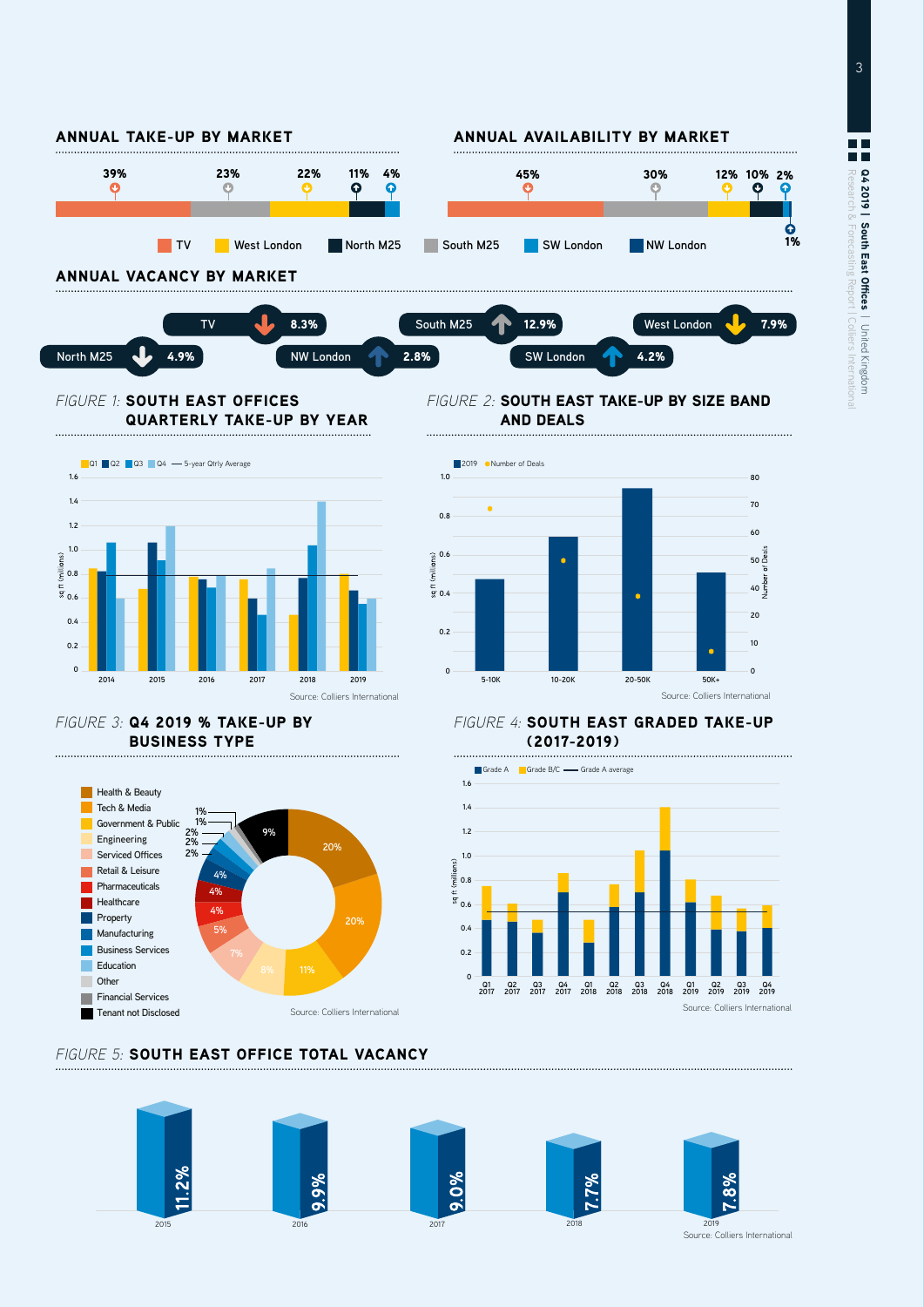## BREXIT IMPACT ON SOUTH EAST LEASING MARKET SEGMENTS

### Dr Walter Boettcher, Head of Research

Colliers International Research and Forecasting Department

### **Brexit and impact on domestic demand**

South East office leasing markets have weathered Brexit in line with the resilience of the main UK regional cities. On reflection, this resilience may be explained by the exposure of these office markets to services that support the UK 'real economy' (production, distribution and consumption). These parts of the economy are linked more closely with the 'supply side' functions of servicing a growing population. Demographic growth alone has been a resilient driver and accounts for the relatively steady growth of domestic demand. Furthermore, growth in the population, including the working aged population, continues unabated. This is linked to normal UK domestic population growth, but also to ongoing positive net immigration. In fact, the real economy outperformed the balance sheet economy (financial and related professional services) for the last 12 quarters, reflecting the limited impact of Brexit (the leave vote) and impending Brexit on performance of the real economy.

### **Brexit and impact on business investment**

Despite the relative resilience of the real economy and the businesses that support it, the sustained economic uncertainty that arose from the political impasse in Parliament began to take its toll. Of great importance to property leasing markets, is expansionary business investment. In contrast to 'market churn', which is driven by contractual lease breaks and rent reviews, expansionary demand arises when businesses choose to invest in expansion.

As the chart below shows, despite strong quarters of business investment post the great financial crisis, business investment has been a relatively dormant driver of the UK economy over the last two years. According to the ONS, business investment has contracted modestly in six out of the last seven quarters, including Q2 19 when the UK economy as a whole is estimated to have contracted outright for the

first time since Q3 15. The latest PMI data suggests that a modest Q4 19 contraction is also possible.

Companies are reported to have reasonable cash reserves, but in 2019 in the absence of political, economic and, especially, regulatory certainty, investment plans were shelved. This is one reason why the Conservative government argued that 'getting Brexit done' would result in a surge in 'pent-up' business investment in 2020. Increasingly, businesses are worried less about what the specifics of any eventual deal will be, and are more concerned to know that there is simply a deal agreed whose broad outlines are generally understood. Furthermore, for many businesses regulatory and tax stability arising from a stable Conservative government may be enough to begin a new business investment cycle.

In many instances, though, improved certainty remains linked to sterling, both as a driver of import costs, but also as a determinant of achievable export prices. While the election result has brought renewed confidence and a rebound in sterling, exporters may still remain nervous that further sterling appreciation may undermine their markets.

While improvements in leasing demand may be at hand, until these remaining uncertainties are remedied, then expansionary business investment may remain muted and leasing demand will remain linked primarily to churn in some market segments. Certainly, small-to-medium sized enterprises will remain very cautious until the path of their order books becomes clearer. The latest purchasing manager indices suggest that business order books have weakened over the last three months across most regional markets with businesses in many regions reporting outright declines. Interestingly, London is beginning to see a rebound. This may be a harbinger for recovery for the wider UK economy.

4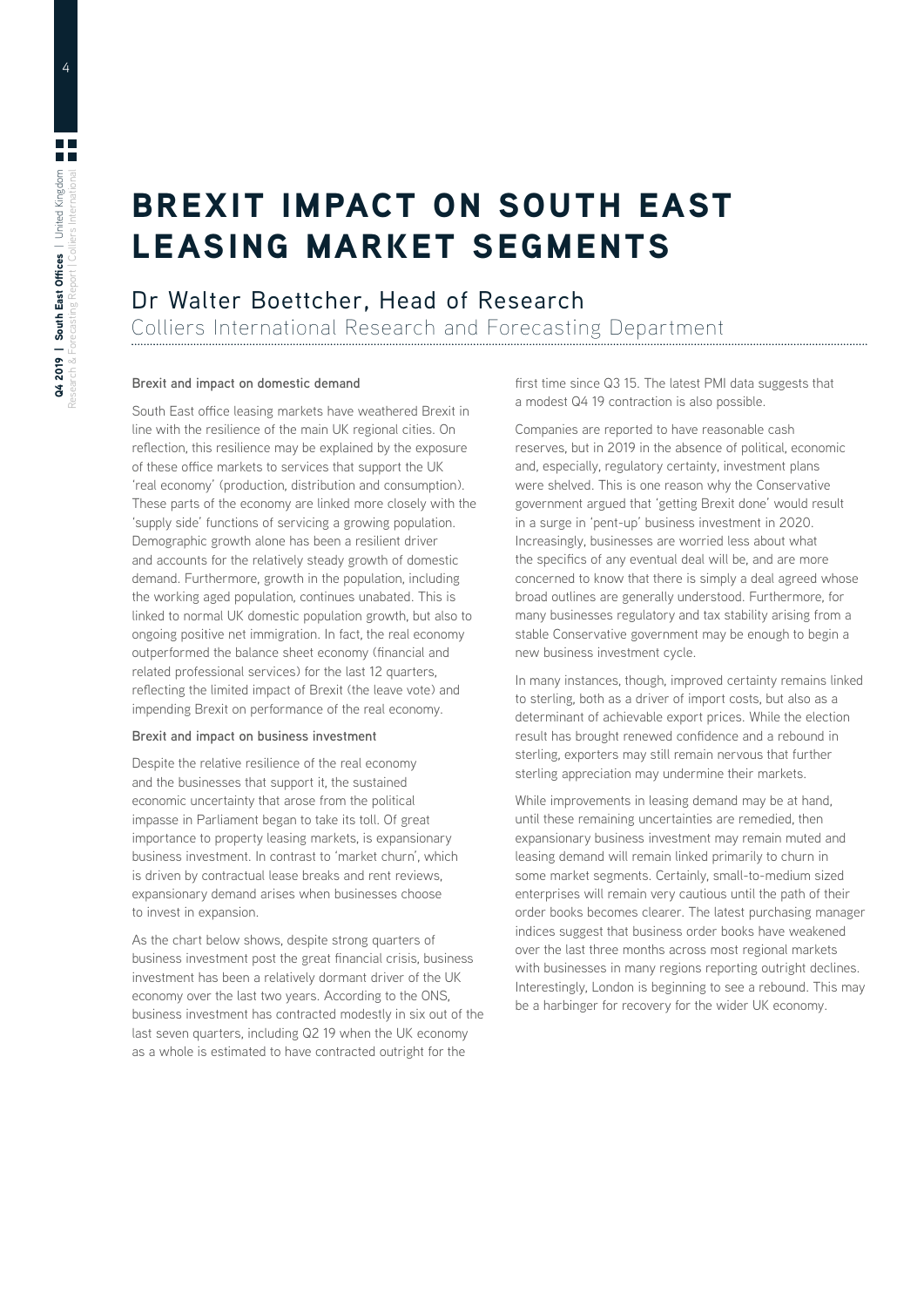### ECONOMIC GROWTH RATES (GVA %Y/Y NOMINAL)



Source: ONS as modelled by Colliers International





**5% 0%**

> **East Kasands**

**East**

**No<sup>tles</sup>**  $A^{N}$   $G^{N}$   $A^{N}$ 

EXPANSION

**CONTRACTION** 

**SE**

### PURCHASING MANAGER INDICES

*The real economy has outperformed the balance sheet economy for the last 12 quarters.*

*Business investment has contracted modestly in five of the last six quarters.*



C C

*Business order books have weakened over the last three months with business in many regions reporting outright declines.*



**-5%**  $\frac{1}{\sqrt{2}}e^{i\theta}\int_{0}^{\pi/2}e^{i\theta}e^{i\theta}$  and  $\frac{1}{\sqrt{2}}e^{i\theta}\int_{0}^{\pi/2}e^{i\theta}e^{i\theta}$  34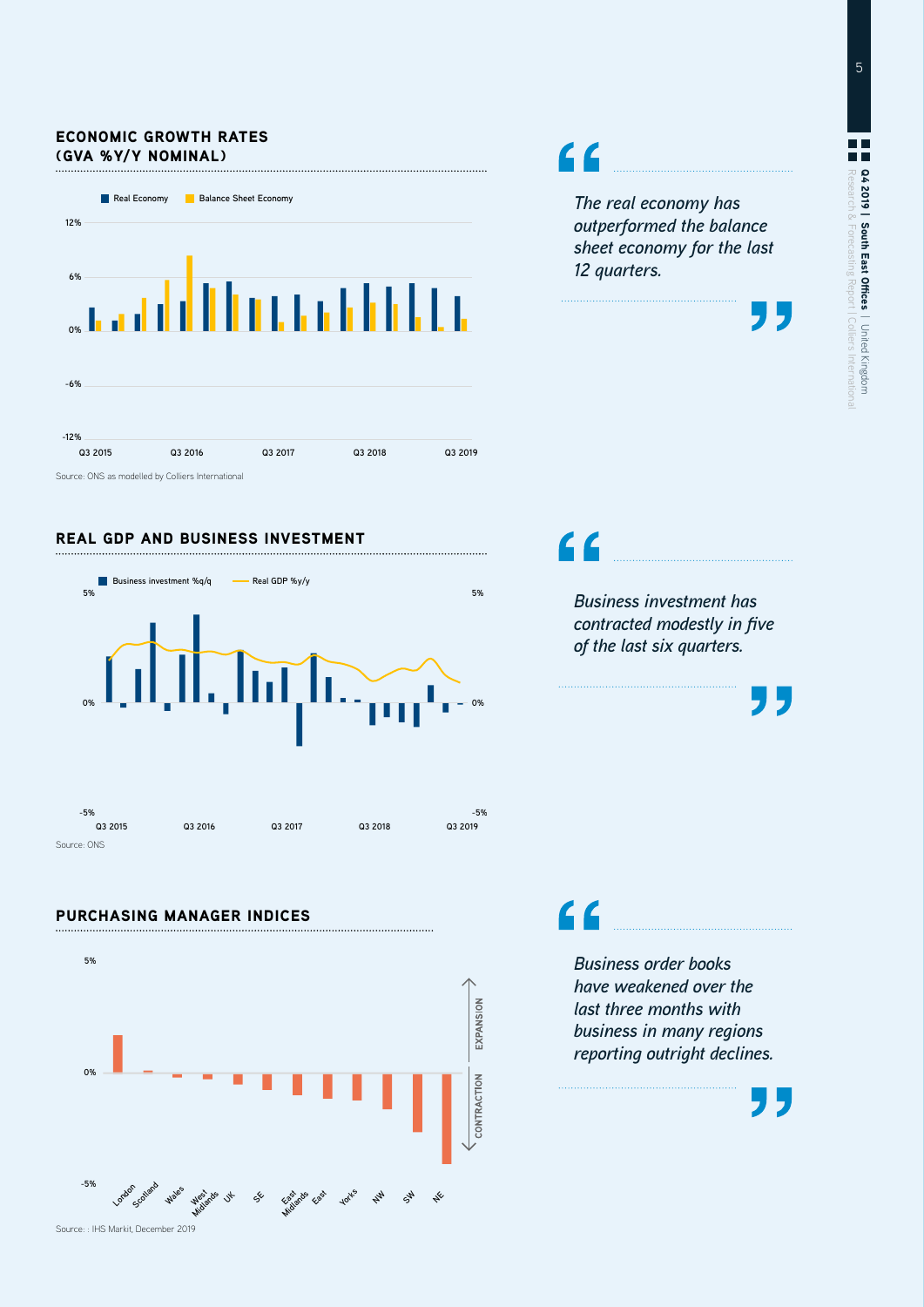# INVESTMENT COMMENTARY

Following the December 2019 General Election, much needed stability returned to the South East office market. As a result, Q4 2019 volumes exceeded those of Q4 2018, albeit annual transaction volumes for the year were lower than those achieved in 2018.

There were 44 South East office investment transactions in Q4 2019 totalling approximately £1.2 billion. Q4 witnessed the largest proportion of 2019's annual investment volumes and transaction numbers.

Across 2019, there were 140 transactions totalling £3.15 billion, which were down 20% on those achieved in 2018, where £3.5 billion was transacted. By comparison, 2019 transaction volumes were down 10% on those achieved in 2018. Q4 2019 volumes exceeded those of Q4 2018 (£0.929 billion) by approximately 30%, signifying renewed investor confidence at the start of 2020.

The key trends of Q4 2019 were:

- Office business park transactions accounted for approximately 44% of total investment volumes and attracted the most diverse group of buyers. Seven different buyer groups completed on business park transactions in the quarter.
- Overseas investors were particularly active accounting for a 35% market share of transaction volumes, with a preference for larger lot sizes.
- Private equity buyers, who were absent in Q3, had the second highest transaction volumes of the quarter, accounting for £247 million (20%).
- Property companies had the largest market share by transaction number accounting for nine transactions out of 44 in the quarter (20%).
- Continued demand remains for defensive assets in town centres or those offering long income secured against strong covenants.

Of the £1.2 billion transacted in Q4 2019 approximately 25% was accounted for across six transactions as identified below:

- PSP Investments/Aviva Investors JV acquired CB1, Cambridge for £250 million
- Kennedy Wilson acquired The Heights, Weybridge for £136 million
- Elite acquired the government income Bruton and Stratton Portfolios for £115 million
- An overseas investor acquired 100 Hercules Way, Leavesden Park, Watford for £86 million
- Brockton Capital acquired Seacourt Tower and Retail Park, Oxford for £80 million
- A South Korean client of KFIM acquired 2000 Hillswood Business Park, Chertsey for £60 million

There remains a diverse group of buyers in the market with the largest market share attributed to property companies at 20%, oveseas investors (16%), councils (15%), private investors (9%), private equity (9%), REIT (9%), residential developers (9%) financial institutions (9%), owner occupiers (2%) and an industrial developer (2%) who all invested in Q4 2019.

UK councils continue to reduce their market share as evidenced by Q4 2018 (32%), Q1 2019 (22%), Q2 2019 (20%), Q3 2019 (16%), Q4 2019 (15%). This is partly attributed to the HM Treasury increasing the margin, which is applied to PWLB interest rates for new council loan advances.

As Council spending has reduced, overseas investors have increased their market share as evidenced by Q1 2019 (8%), Q2 2019 (3%), Q3 2019 (9%), Q4 2019 (35%). We anticipate their buying share will continue to increase in light of the renewed political certainty and the favourable currency markets.

### COUNCILS VS OVERSEAS INVESTORS GROWTH IN INVESTMENT VOLUMES



6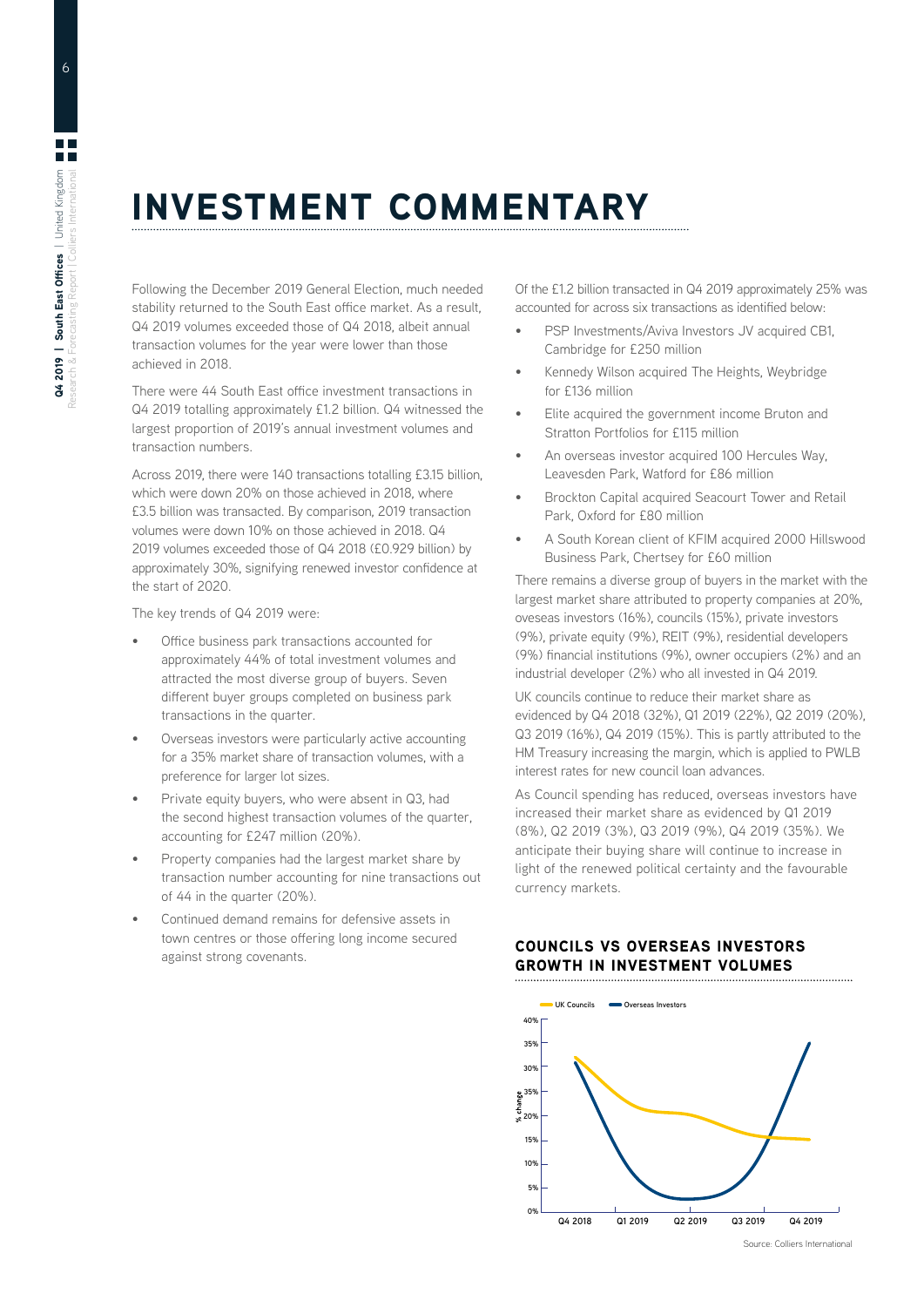



### INVESTMENT MARKET SHARE BY |NUMBER OF TRANSACTIONS



### INVESTMENT VOLUMES/COMPARISON BY QUARTER



Source: Colliers International

### Q4 2019 INVESTMENT HIGHLIGHTS